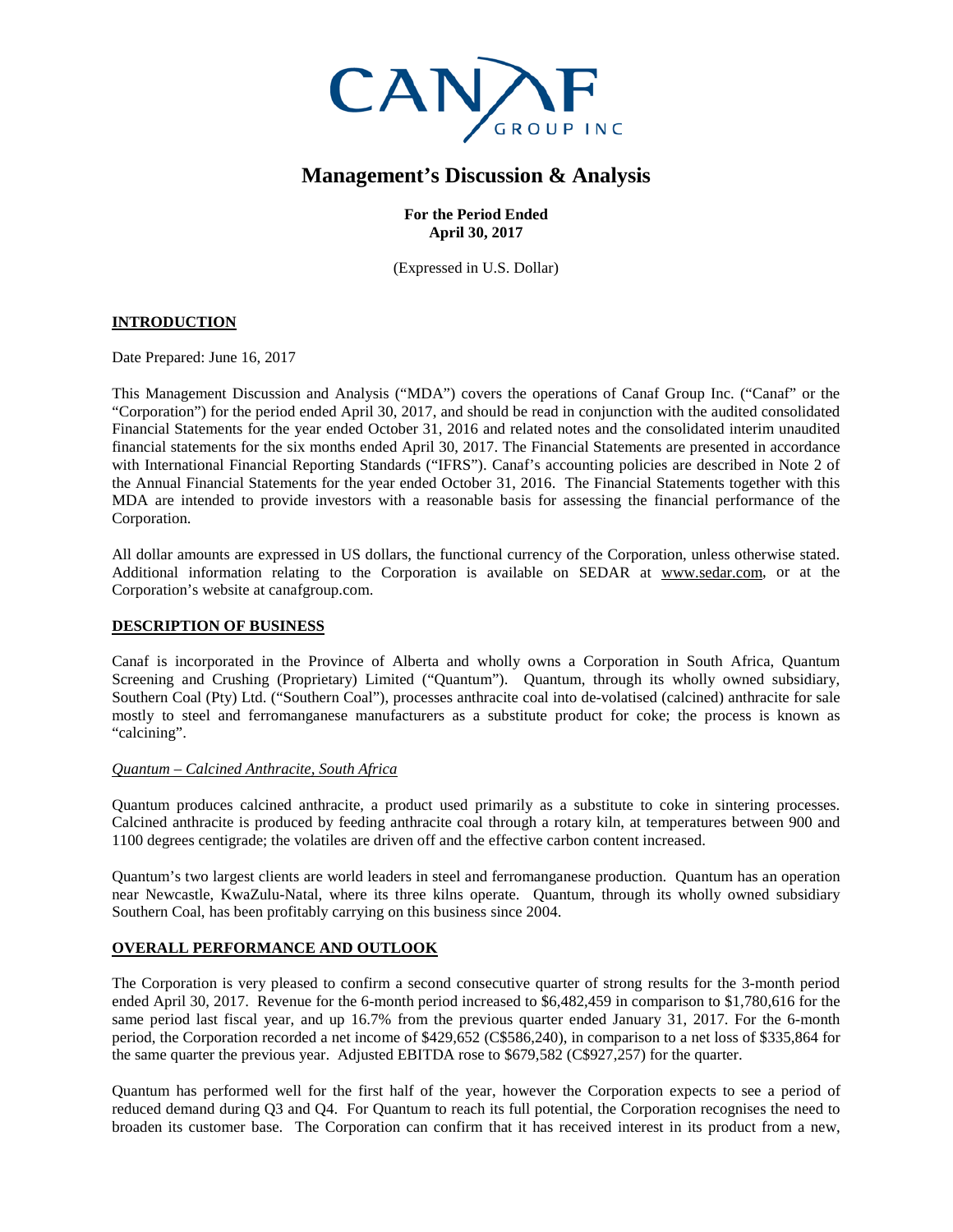

major ferro-alloy producer in South Africa, which the Corporation hopes to supply from January 2018; discussions are currently ongoing.

The outlook and profitability for the coming years remains dependent on demand for the Corporation's calcine product, which the Corporation believes remains positive for the long-term.

The Corporation intends to continue to generate positive free cash flow during the fiscal year-end 2017 and will focus on increasing shareholders' value, as well as investment to improve the efficiency of its older facilities, or investment into related business opportunities in South Africa.

#### *Selected Financial Information*

Due to the fact that the Corporation is listed on the TSX-V and is quoted in Canadian Dollars, the Corporation has prepared some key financial information. The following financial information is derived from the Corporation's interim financial statements for the 6-month ended April 30, 2017, with a comparison in Canadian Dollars.

|                                  | 6-month end April 30, |            | 6-month end April 30, |            |
|----------------------------------|-----------------------|------------|-----------------------|------------|
|                                  | 2017                  | 2016       | 2017                  | 2016       |
|                                  | US\$                  | US\$       | CDN\$                 | CDN\$      |
| Conversion 1.00 US Dollar Rate   |                       |            | 1.364                 | 1.253      |
|                                  |                       |            |                       |            |
| Revenue from Sales               | 6,482,459             | 1,780,616  | 8,844,990             | 2,231,610  |
| Cost of Sales                    | 5,797,554             | 1,870,713  | 7,910,470             | 2,344,530  |
| Gross Profit (Loss)              | 684,905               | (90,097)   | 934,520               | (112,920)  |
| Expenses                         | (228, 107)            | (212,977)  | (311,241)             | (266,920)  |
| Income Tax Expenses              | (27, 146)             | (32,790)   | (37,039)              | (41,095)   |
| Net Income (Loss) for the period | 429,652               | (335, 864) | 586,240               | (420, 935) |
| Adjusted EBITDA*                 | 679,582               | (97, 339)  | 927,257               | (121, 997) |
|                                  |                       |            |                       |            |
| <b>Total Assets</b>              | 4,331,418             | 2,646,547  | 5,910,000             | 3,316,860  |
| <b>Bank Loan</b>                 | 560,280               | 797,013    | 764,474               | 998,880    |
| <b>Total Equity</b>              | 1,903,908             | 1,229,253  | 2,597,790             | 1,540,600  |

## *South African Business Performance – Quantum Screening and Crushing (Pty) Ltd*

|                                  |              | 3-month end April 30, |
|----------------------------------|--------------|-----------------------|
|                                  | 2017         | 2016                  |
| (in South African Rand)          | ZAR          | <b>ZAR</b>            |
| <b>Sales</b>                     | 46,009,647   | 11,579,279            |
| Cost of sales                    | (42,005,982) | (10,967,289)          |
| <b>Gross Profit</b>              | 4,003,665    | 611,990               |
| Expenses                         | (1,698,208)  | (1,688,470)           |
| Income tax expense               | 607,118      | 321,013               |
| Net income (loss) for the period | 2,912,575    | (755,467)             |

The table above clearly shows the turnaround of Quantum from a loss making position last year to a profitable one this fiscal year. The Corporation expects sales tons for Q3 and Q4, to reflect a reduction in comparison to Q1 and Q2, mainly driven by an unforeseen downturn in the local steel market of South Africa. The Corporation is actively working on entering into an agreement with a new major ferro-alloy producer, which is planning to be on line from January 2018.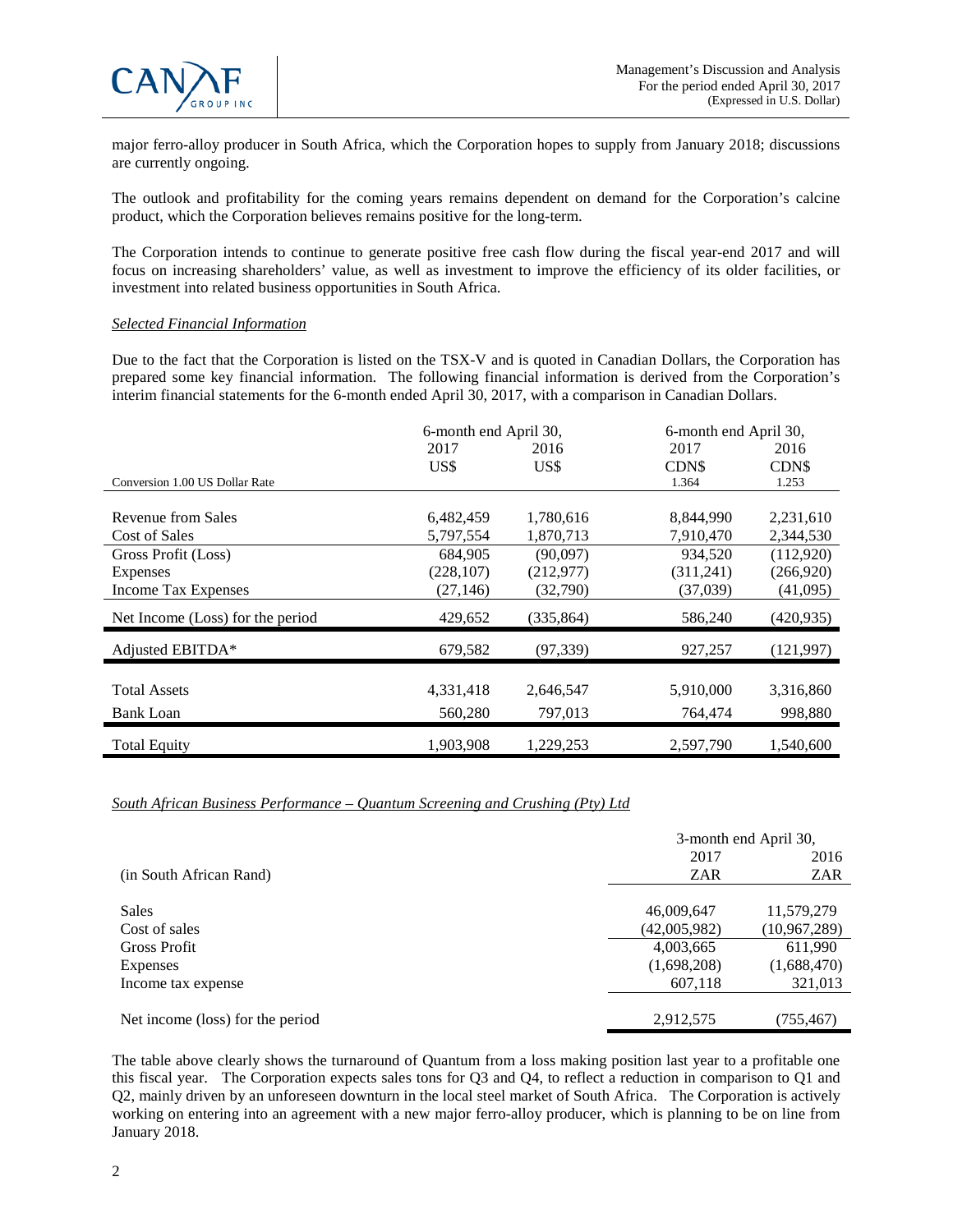

# *Non- GAAP Performance Measures*

The Corporation has included additional financial performance measures in this MD&A, such as adjusted EBITDA. The Corporation believes that, in addition to conventional measures prepared in accordance with IFRS, certain investors use this information to evaluate the underlying performance of the Corporation's core operations and its ability to generate cash flow. Accordingly, it is intended to provide additional information and should not be considered in isolation or as a substitute for measures of performance prepared in accordance with IFRS.

## *\*Reconciliation of Adjusted EBITDA and Profit*

|                                | 6-month end April 30, |            | 6-month end April 30, |            |
|--------------------------------|-----------------------|------------|-----------------------|------------|
|                                | 2017                  | 2016       | 2017                  | 2016       |
|                                | US\$                  | US         | CDN\$                 | CDN\$      |
| Conversion 1.00 US Dollar Rate |                       |            | 1.364                 | 1.283      |
|                                |                       |            |                       |            |
| Net Income (Loss)              | 429,652               | (335, 864) | 586,240               | (420, 935) |
| Financial cost                 | 29,658                | 38,373     | 40.467                | 48,092     |
| Depreciation                   | 193,126               | 167,362    | 263,511               | 209,751    |
| Taxes                          | 27,146                | 32,790     | 37,039                | 41,095     |
| <b>Adjusted EBITDA</b>         | 679,582               | (97, 339)  | 927,257               | (121,997)  |

Adjusted EBITDA represents earnings before interest, taxes, depreciation, amortization, foreign exchange gain (loss) and other revenues (expenses) as historically calculated by the Corporation.

## **RESULTS OF OPERATIONS**

## **Six Month Period Ending April 30, 2017**

For the 6-month period ended April 30, 2017, the Corporation reported a net income of \$429,652 (C\$586,240) compared to a net loss of \$335,864 for the previous year. The increase in net income was directly related to an increase in sales during the period, as well as improved profit margins generated from efficiencies generated from Quantum's new calcining facility.

|                                  | 2017            |    | April 30,<br>2016 |
|----------------------------------|-----------------|----|-------------------|
| <b>Sales</b>                     | \$<br>6,482,459 | S  | 1,780,616         |
| Cost of sales                    | (5,797,554)     |    | (1,870,713)       |
| Gross Profit (Loss)              | 684,905         |    | (90,097)          |
| Expenses                         | (228, 107)      |    | (212, 977)        |
| Income tax expense               | (27, 146)       |    | (32,790)          |
| Net income (loss) for the period | \$<br>429.652   | \$ | (335, 864)        |

#### *Sales*

Revenue increased 264% to \$6,482,459, from \$1,780,616, for the same period last year. The significant increase in sales is due to a combination of unusually low sales during the last fiscal period, compared to a strong demand during the current period, also at increased prices per sales unit. The Corporation expects to report reduced sales for Q3 and Q4 but expects fiscal year end 2018 to reflect increased demand as the Corporation hopes to bring on a new significant customer and also benefit from an improved, and protected, steel market in South Africa.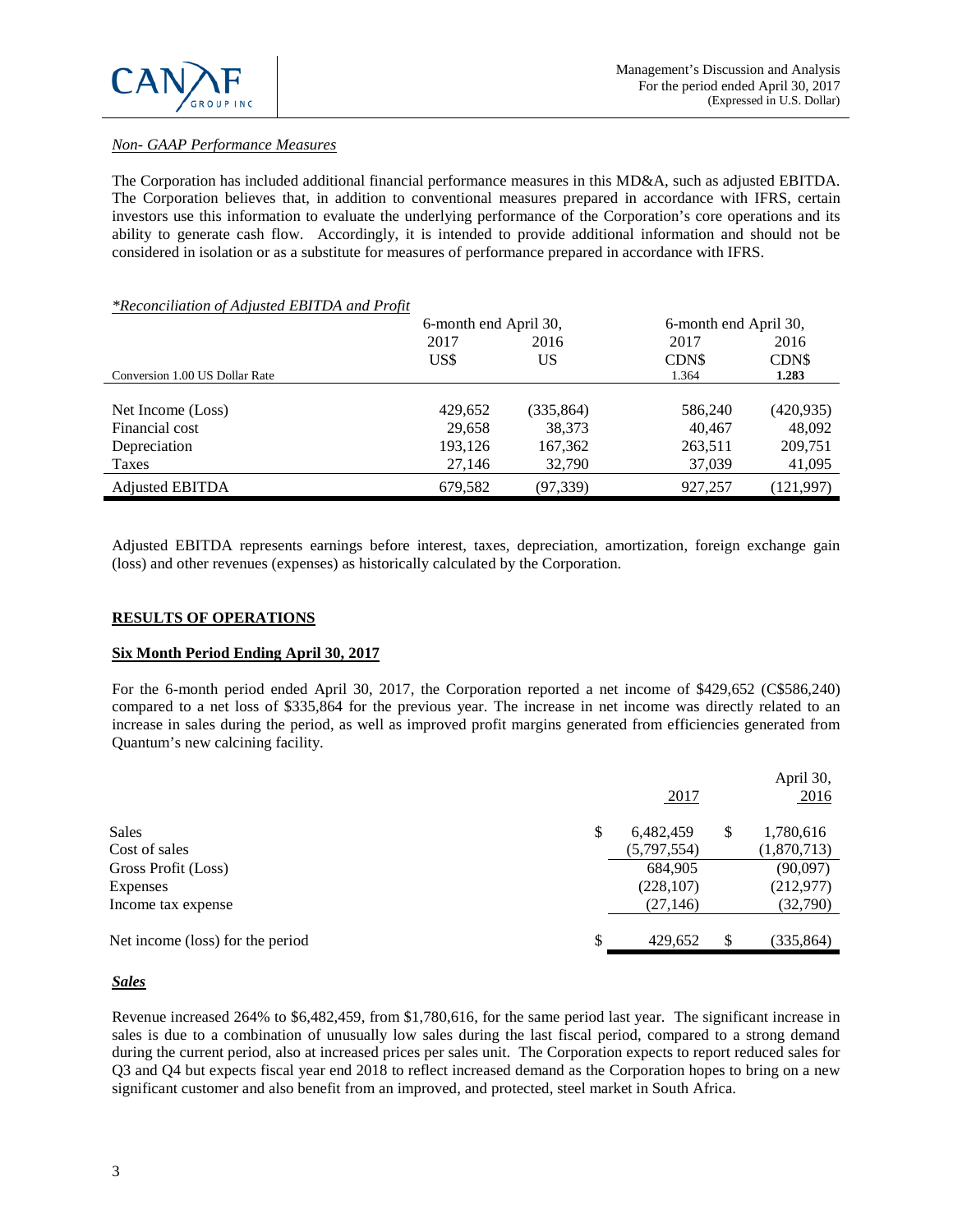

# *Expenses*

Expenses increased by 7% in comparison to the same period last year; the main reason for this is due to the inflationary increase in general and administrative expenses. Differences in expenses incurred are as follows:

|                            | 2017    | April 30,<br>2016 |
|----------------------------|---------|-------------------|
| General and Administrative | 207,630 | 176,677           |
| Interest on Bank Loan      | 29,658  | 38,373            |
| Interest Income            | (9,181) | (2,073)           |
|                            | 228,107 | 212,977           |

#### *General and administrative expenses*

|                                       | Six Months Ended |           |
|---------------------------------------|------------------|-----------|
|                                       |                  | April 30, |
|                                       | 2017             | 2016      |
|                                       | \$               | S         |
| <b>Bank Charges and Interest</b>      | 1,439            | 1,483     |
| <b>Bad Debts</b>                      | 6,595            |           |
| <b>Consulting Fees</b>                | 32,984           | 34,631    |
| <b>Management Fees</b>                | 62,663           | 51,096    |
| Office, Insurance and Sundry          | 30,437           | 23,096    |
| <b>Professional Fees</b>              | 41,054           | 36,760    |
| Promotion                             | 389              | 325       |
| Telephone                             | 8,106            | 7,083     |
| <b>Transfer Agent and Filing Fees</b> | 6,738            | 6,028     |
| Travel                                | 17,225           | 16,175    |
|                                       |                  |           |
|                                       | 207,630          | 176,677   |

- Directors and officers of Quantum, a subsidiary of the Corporation in South Africa, billed the Corporation \$62,663 (2016-\$51,096) for management services.
- The Corporation incurred \$32,984 (2016-\$34,631) in consulting fees relating to consulting and management services by the President of the Corporation. The President works full-time for the Corporation.
- Professional fees included audit, tax, accounting and legal of \$41,054 (2016-\$36,760).
- Transfer agent and filing fees of \$6,738 (2016-\$6,028) consisted of fees paid to regulatory bodies in Canada in connection with routine filings for the period.
- The Corporation incurred \$30,437 (2016 \$23,096) in office and administration costs during the period. These costs for both periods included office expenses, licenses and dues, shareholder costs and printing and insurance. These costs were lower for the year due to decreased in administration fees.
- The Corporation incurred \$17,225 (2016-\$16,175) in travel costs.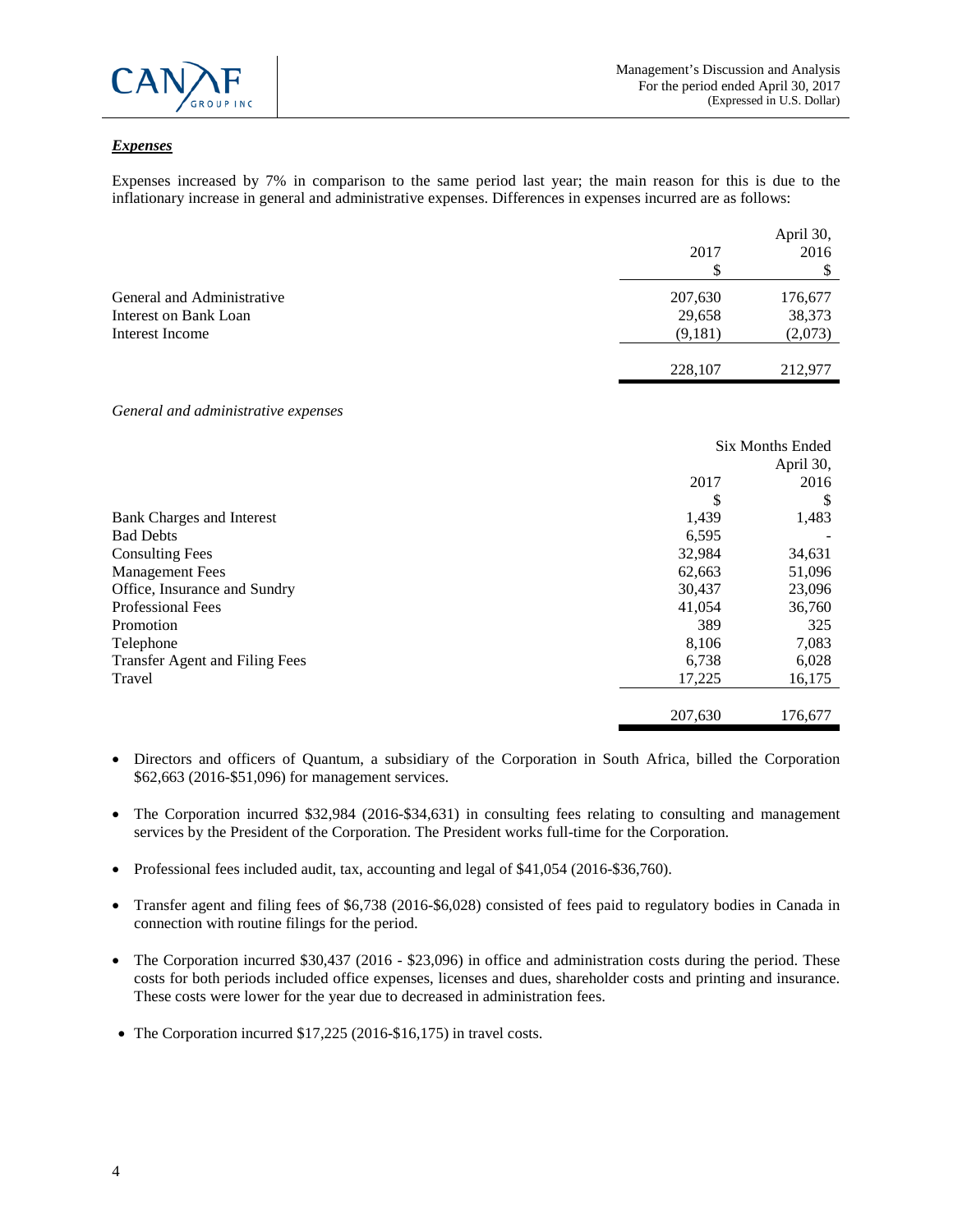

#### *Interest Income*

• The Corporation's interest income of \$9,181 (2016-\$2,073) for the period ended April 30, 2017, was generated from interest earned on cash on hand and interest charges on accounts receivable. The interest income in accounts receivable increased.

#### *Finance Cost*

• The bank loan is subject to interest at 9.25% per annum compounded monthly, with \$29,658 (2016-\$38,373) of interest expense for the period.

#### *Income Taxes*

The Corporation reported income taxes of \$27,146**,** which reflects 17% decrease compared to the period ended April 30, 2016.

A majority of the future income tax assets originating in Canada include tax losses carried forward for which a valuation allowance has been recorded. The deferred tax liability included in the balance sheet of \$47,363 (October 31, 2016-\$17,108) was recorded to reflect the temporary difference originated on the value assigned to plant and equipment in South Africa.

#### *Comprehensive Income*

The Corporation is not subject to currency fluctuations in its core activities however the Corporation is subject to transactions in various currencies and the volatility in international currency markets does have an impact on some costs and translation into the reporting currency of the Corporation. The current period comprehensive gain on foreign exchange in the amount of \$5,282 (2016 Loss - \$65,922) is mostly a result of the translation of foreigncurrency denominated balances from the functional currency to the reporting currency. As at April 30, 2017, the Corporation has accumulated other comprehensive loss of \$1,356,202 (October 31, 2016 - \$1,361,484). The Corporation does not hedge net asset translation movements, but where necessary and appropriate hedge currency risk for trading items.

## **RESULTS OF OPERATIONS**

#### **Three Month Period Ending April 30, 2017**

For the 3-month period ended April 30, 2017, the Corporation reported a net income of \$231,961 compared to a net loss of \$41,382 for the previous year. The increase in net income was generated from an increase in sales during the period, which was directly related to an increase in demand of the Corporation's product.

|                           | April 30,<br>2017 | April 30,<br>2016 |
|---------------------------|-------------------|-------------------|
| Sales                     | 3,490,753         | 757,843           |
| Cost of sales             | (3, 191, 729)     | (718, 730)        |
| Gross Profit              | 299,024           | 39,113            |
| Expenses                  | (113, 181)        | (101, 522)        |
| Income tax expense        | 46,118            | 21,027            |
| Net income for the period | 231,961           | (41, 382)         |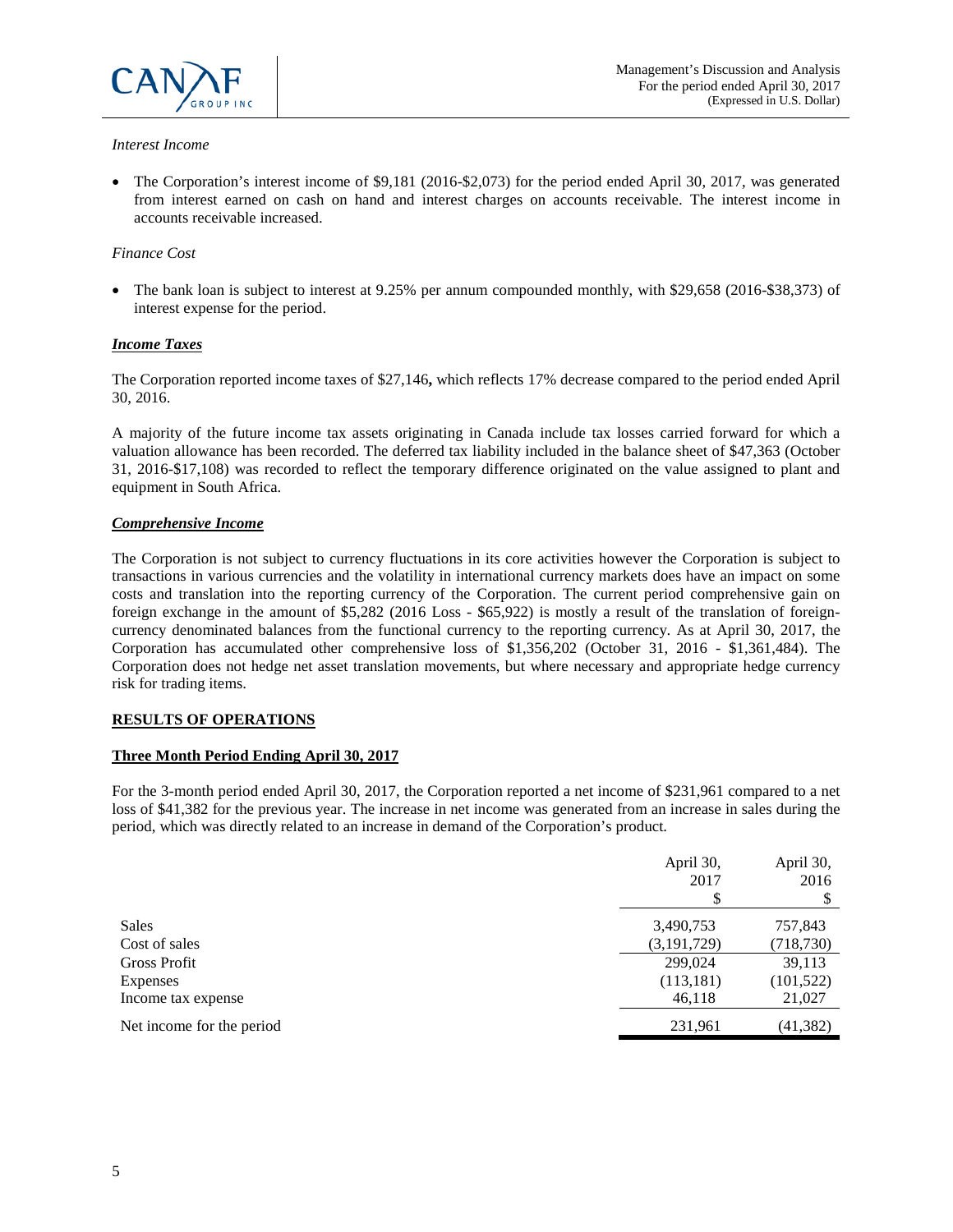

# *Sales*

For the three-month period ended April 30, 2017, revenue increased 361% to \$3,490,753 from \$757,843 the same period last year. The increase in Sales was due not only to unprecedented low levels last year but also due to the full production of steel and a lack of coke production at Quantum's main customer's operation.

# *Expenses*

For the three-month period ended April 30, 2017, expenses increased by 24%; the main reason for this is due to the increase in general and administrative expenses as well as fluctuations in exchange rates. Differences in expenses incurred are as follows:

|                                       | Three Months Ended<br>April 30, |        |
|---------------------------------------|---------------------------------|--------|
|                                       | 2017                            | 2016   |
|                                       | \$                              | \$     |
| Bank Charges and Interest             | 704                             | 686    |
| <b>Bad Debts</b>                      | 6,595                           |        |
| <b>Consulting Fees</b>                | 16,411                          | 16,888 |
| <b>Management Fees</b>                | 27,461                          | 22,796 |
| Office, Insurance and Sundry          | 13,071                          | 9,333  |
| Professional Fees                     | 17,367                          | 16,560 |
| Promotion                             | 225                             | 179    |
| Telephone                             | 3,995                           | 3,902  |
| <b>Transfer Agent and Filing Fees</b> | 6,447                           | 5,517  |
| Travel                                | 10,776                          | 7,566  |
|                                       | 103,052                         | 83,427 |

- Directors and officers of Quantum, a subsidiary of the Corporation in South Africa, billed the Corporation \$27,461 (2016-\$22,796) for management services.
- The Corporation incurred \$16,411 (2016-\$16,888) in consulting fees relating to consulting and management services by the President of the Corporation. The President works full-time for the Corporation.
- Professional fees included audit, tax, accounting fee and legal of \$17,367 (2016-\$16,560).
- Transfer agent and filing fees of \$6,447 (2016-\$5,517) consisted of fees paid to regulatory bodies in Canada in connection with routine filings.
- The Corporation incurred \$10,776 (2016-\$7,566) in travel costs.

#### *Interest Income*

• The Corporation's interest income increased to \$4,207 (2016-\$638) for the period ended April 30, 2017 due to increase in accounts receivable.

## *Finance Cost*

• The bank loan was subject to interest at 9.25% per annum compounded monthly, with \$14,336 (2016-\$18,733) of interest expense for the period.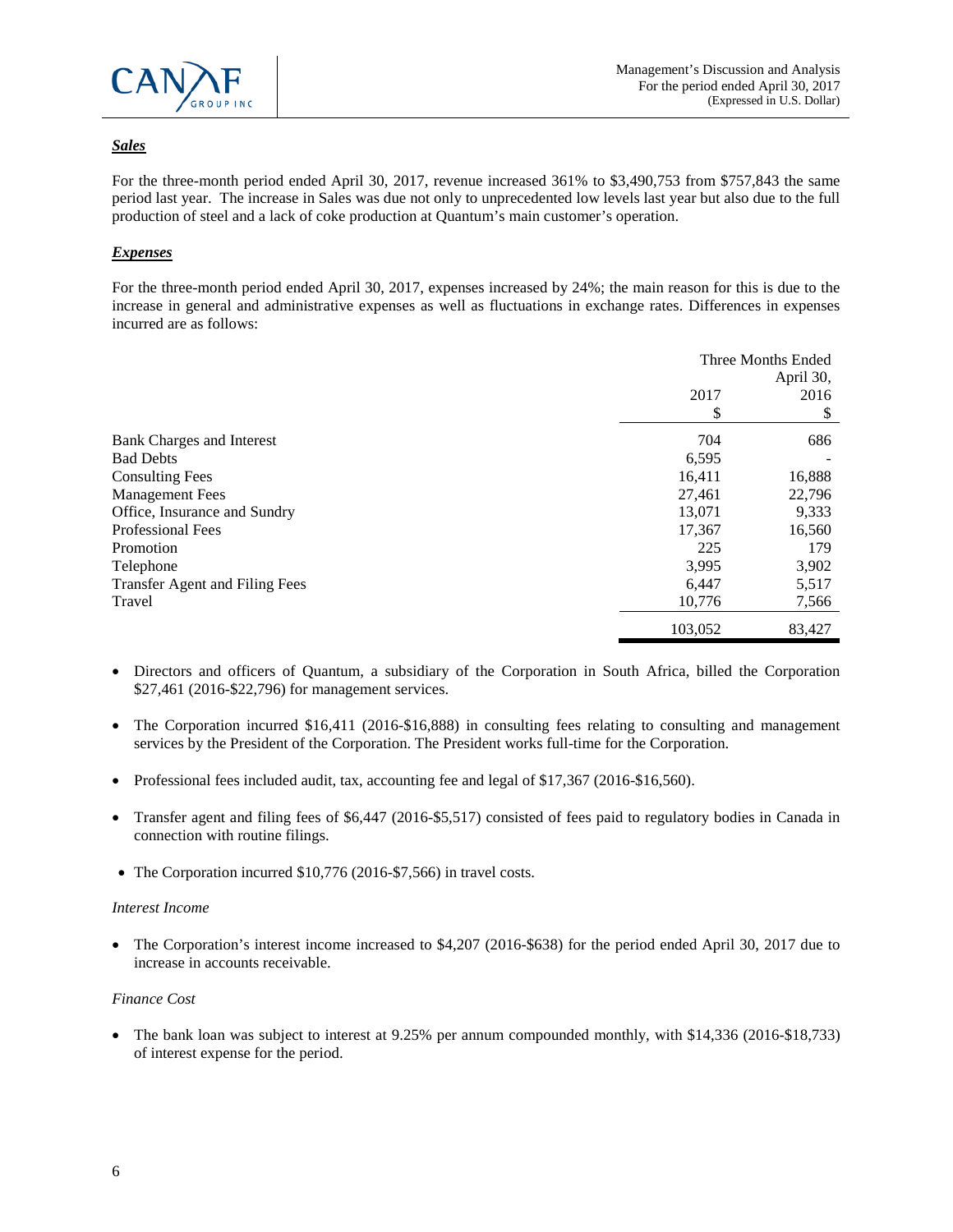

## *Income Taxes*

For the period ended April 30, 2017, the Corporation reported income taxes of \$46,118**,** which reflects 119% increase compared to the period ended April 30, 2016.

# **SUMMARY OF QUARTERLY REPORTS**

The following financial data is derived from the Corporation's financial statements for the past 8 quarters.

|                                  | Three Months Ended |             |             |           |
|----------------------------------|--------------------|-------------|-------------|-----------|
|                                  | April 30,          | January 31, | October 31, | July 31,  |
|                                  | 2017               | 2017        | 2016        | 2016      |
|                                  |                    |             |             |           |
| <b>Sales</b>                     | 3,490,753          | 2,991,706   | 1,796,330   | 1,126,582 |
| Gross Profit                     | 299,024            | 385,881     | 94,196      | 98,966    |
| Net Income (Loss)                | 231,961            | 197,691     | 136,764     | 19,945    |
| Basic and diluted loss per share | 0.00               | 0.00        | 0.00        | 0.00      |
|                                  |                    |             |             |           |

|                                  | Three Months Ended |             |             |           |
|----------------------------------|--------------------|-------------|-------------|-----------|
|                                  | April 30,          | January 31, | October 31, | July 31,  |
|                                  | 2016               | 2016        | 2015        | 2015      |
|                                  |                    |             | \$          |           |
| <b>Sales</b>                     | 757,843            | 1,022,773   | 994,031     | 2,075,219 |
| Gross Profit                     | 39,113             | (129,210)   | (10,257)    | 128,225   |
| Net Income (Loss)                | (41, 382)          | (294, 482)  | (79,616)    | (45,901)  |
| Basic and diluted loss per share | 0.00               | 0.00        | 0.00        | 0.00      |

The summary above demonstrates the steady return of the Corporation from a loss making position last year to healthy profits for the last two quarters. The increase in Sales has been generated by an increase in Quantum's product demand, which was caused by not only a reduction of availability of coke, and coke related products within South Africa, but also due to a slight return to confidence in the local steel and manganese markets. The Corporation expects the manganese market to remain strong for the remainder of the year but can confirm reduced demand in the short term, from steel producers. The Corporation's goal is to broaden its customer base so to reduce volatility of its Sales and ultimately increase overall profits.

#### **Financial position**

Revenue from the sale of calcine and coal has historically been derived from two customers and as a result the Corporation is dependent on these customers for its revenue. Quantum however has been actively working on increasing its customer base and has goals to be supplying at least three different facilities by the end of the current fiscal year. Should the Corporation not be successful in increasing its customer base it will continue to solidify and build on its current supply relationships by engaging in secure, long-term supply contracts.

The Corporation earned \$9,181 (2016-\$2,073) of interest income during the period ended April 30, 2017 on its longterm investment, accounts receivables on sales and cash held in Canadian and South African banking institutions.

The main components making up the balance of \$4,331,418 of total assets as at April 30, 2017 are \$1,253,497 property, plant and equipment, \$2,499,259 in accounts receivable and \$541,996 in inventories, comprising mostly of stock on hand.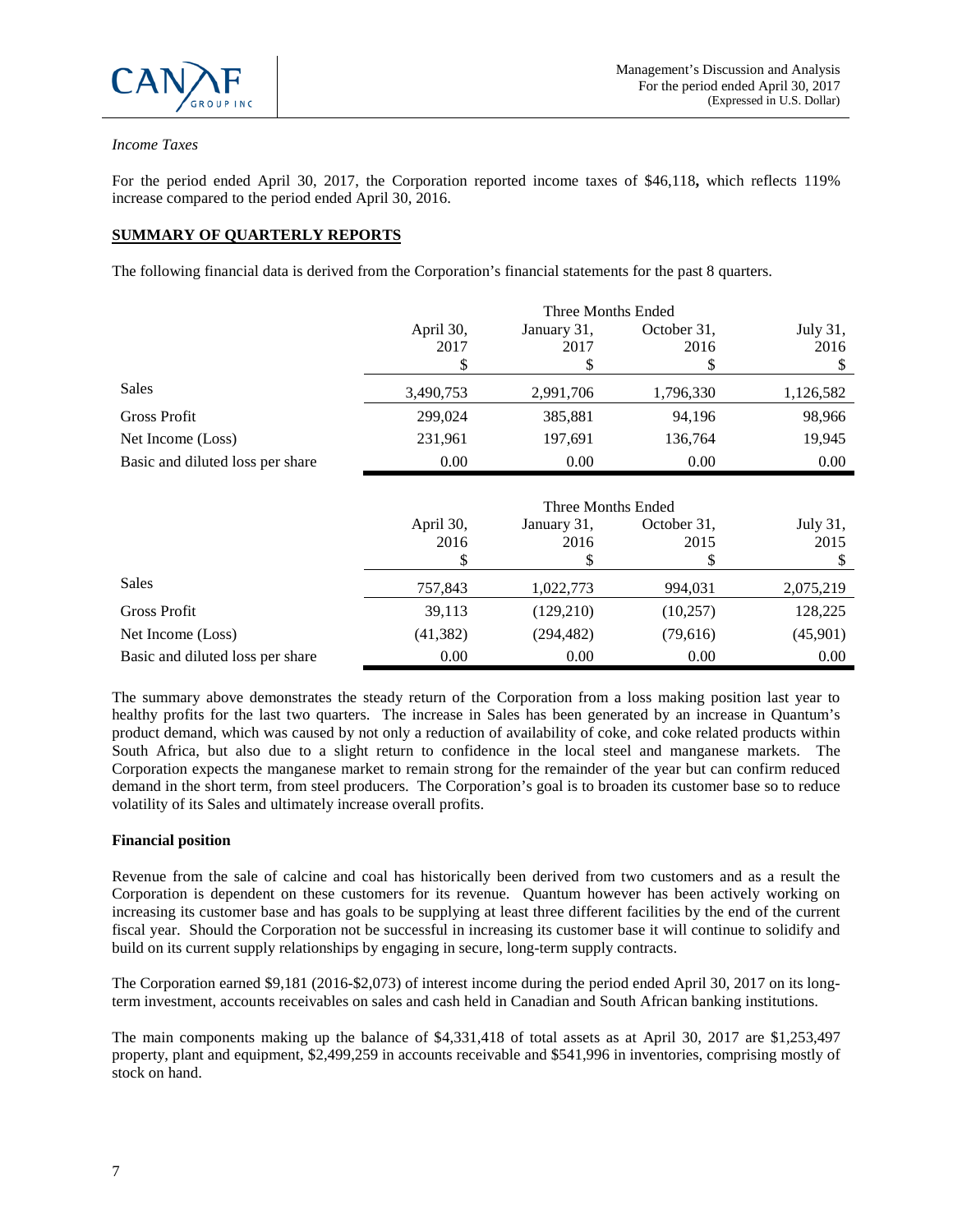

# **LIQUIDITY AND CAPITAL RESOURCES**

At April 30, 2017, the Corporation had working capital of \$1,104,472. All cash and cash equivalents are deposited in interest accruing accounts.

|                            | April 30, | October 31, |
|----------------------------|-----------|-------------|
|                            | 2017      | 2016        |
|                            | S         | S           |
| Current assets             | 3,077,920 | 1,472,626   |
| Plant and Equipment        | 1,253,497 | 1,256,691   |
| <b>Intangible Assets</b>   |           |             |
| <b>Total Assets</b>        | 4,331,418 | 2,729,318   |
|                            |           |             |
| <b>Current Liabilities</b> | 1,973,448 | 839,250     |
| <b>Bank Loan</b>           | 406,699   | 403,986     |
| Deferred Tax Liability     | 47,363    | 17,108      |
| <b>Total Liabilities</b>   | 2,427,510 | 1,260,344   |
| Shareholders' Equity       | 1,903,908 | 1,468,974   |
| <b>Working Capital</b>     | 1,104,472 | 633,376     |
|                            |           |             |

Significant working capital components include cash in current or interest bearing accounts, trade and other receivables, sales tax receivable, inventories and prepaid expenses and deposits, trade and other payables, sales tax payable, income tax payable, and current portion of long-term debt.

Trade receivables and trade payables are expected to increase or decrease as sales volumes change.

|                                       | 2017       | April 30,<br>2016 |
|---------------------------------------|------------|-------------------|
| Cash used in operating activities     | (60, 535)  | 80,871            |
| Cash used in investing activities     | (141,950)  | 19,822            |
| Cash provided by financing activities | (189,932)  | (153, 124)        |
| Change in cash                        | (392, 417) | (52,431)          |

Operations utilized \$60,535 in cash compared to \$80,871 generated during the period ended April 30, 2017. The decrease in cash utilized from operations in 2017 as compared to 2016 is mainly due to a fluctuation in trade receivables and trade payables due to the purchase of equipment and inventories in our subsidiaries in South Africa.

Except as described above, the Corporation's management is not aware of any other trends or other expected fluctuations in its liquidity that would create any deficiencies. The Corporation's management believes that its cash balances will be sufficient to meet the Corporation's short-term and long-term requirements for ongoing operations and planned growth.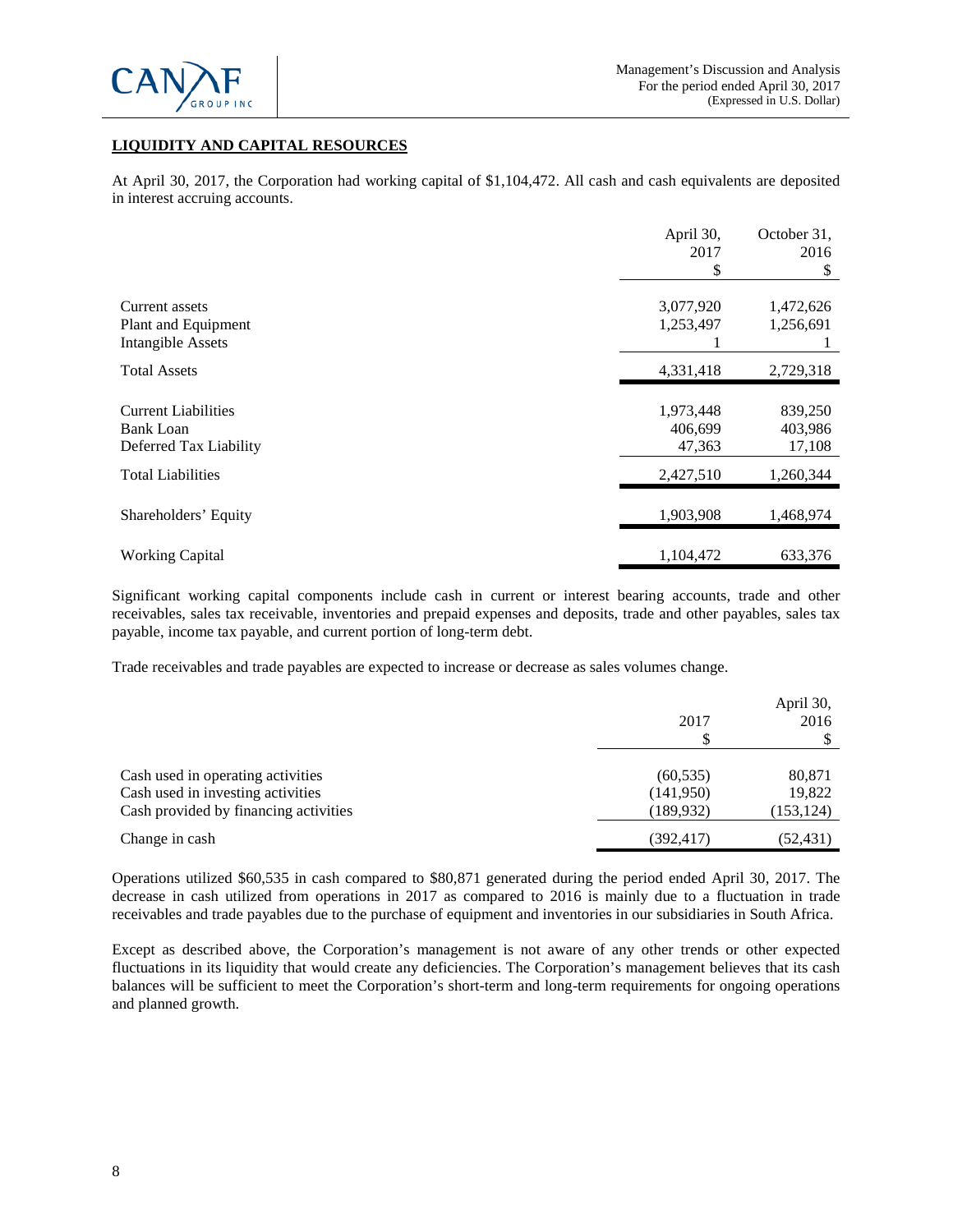

## **ECONOMIC DEPENDENCE**

Sales from the Corporation's South African coal processing business are substantially derived from two customers and as a result, the Corporation is economically dependent on these customers. The Corporation's exposure to credit risk is limited to the carrying value of its accounts receivable. As at April 30, 2017, trade receivables of \$2,499,259 were due from these customers and were collected subsequent to period-end.

#### **REVENUE RECOGNITION**

Revenue from the sale of calcined anthracite is recognized upon transfer of title, which is completed when the physical product is delivered to customers and collection is reasonably assured. Interest and other income are recognized when earned and collection is reasonably assured.

#### **COMMITMENT**

The Corporation has an agreement to lease premises for its coal processing plant in South Africa for a term of ten years, expiring on December 31, 2020. The agreement offers the Corporation, in lieu of rent, feedstock coal to be delivered to its adjacent premises, which it purchases at market price. Should the Corporation decide to purchase feedstock coal from an alternative supplier which the lessor is otherwise able to provide, then a monthly rent of Rand 200,000 (\$14,846) is payable. To date, the Corporation has not been required to pay any rent for the premises as it has continued to purchase feedstock coal from the landlord.

#### **CONTRACTUAL OBLIGATIONS**

|                       | April 30,<br>2017<br>\$ | October 31,<br>2016<br>\$ |
|-----------------------|-------------------------|---------------------------|
| Bank Loan             | 560,280                 | 702,230                   |
| Less: Current Portion | (153, 581)              | (298, 244)                |
|                       |                         |                           |
|                       | 406,699                 | 403,986                   |

The bank loan bears interest at 9.25% per annum, matures on January 7, 2019, and is secured by the Corporation's furnace acquired with the proceeds from the loan. The bank loan is repayable over 42 months in blended monthly payments of Rand 393,779 (\$29,230 translated at October 31, 2016 exchange rate). During the period ended April 30, 2017, the Corporation incurred interest expense totaling \$29,658 (October 31, 2017 – \$71,721).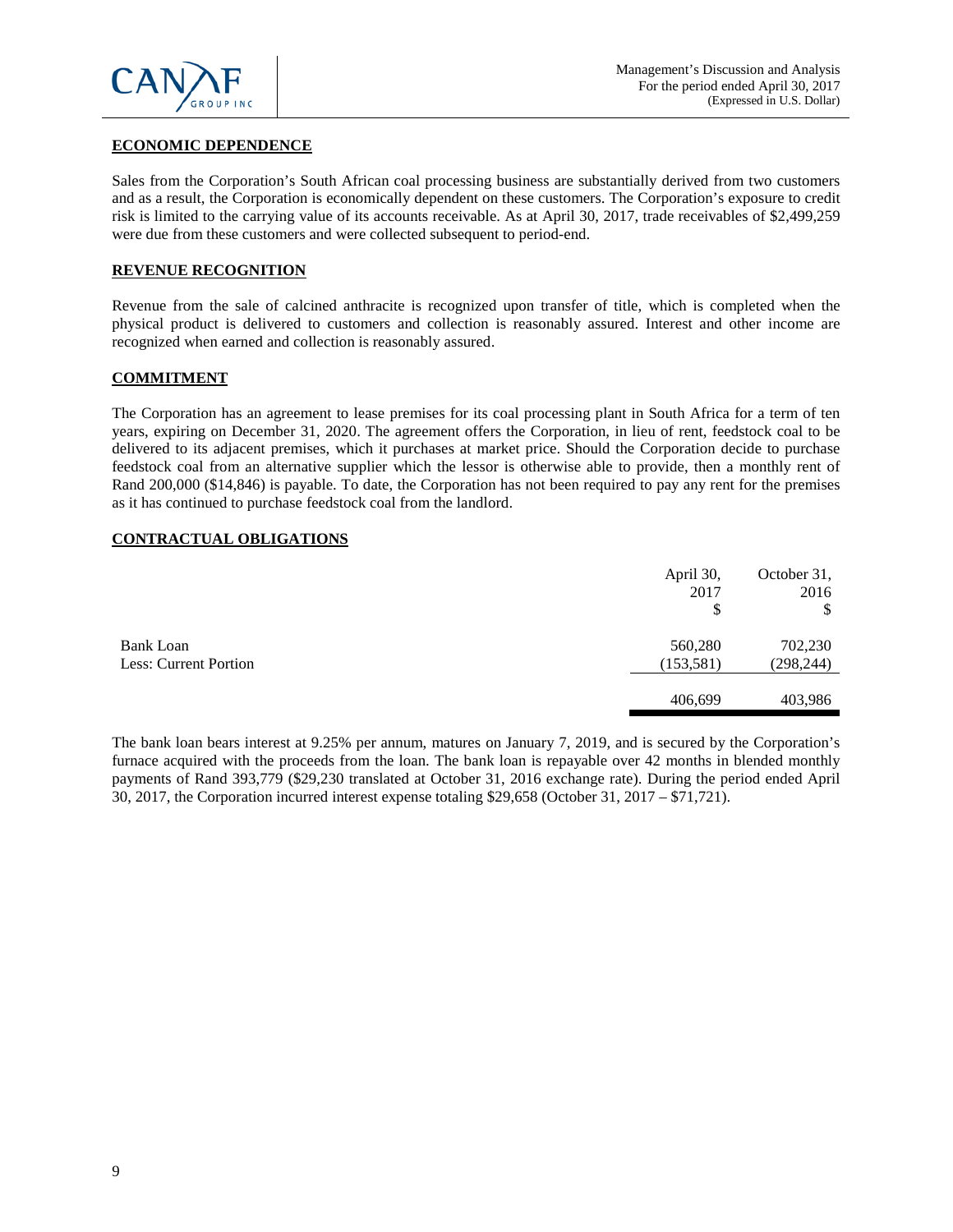

# **TRANSACTIONS WITH RELATED PARTIES**

At the report date, key management consists of Christopher Way (CEO, President and a Director of the Corporation), Zeny Manalo (CFO and a Director of the Corporation); David Way (Chairman of the Board and Director of the Corporation) and Kevin Corrigan (Independent Director of the Corporation).

Fees incurred for services by key management personnel during the 6-month period ended April 30, 2017 and 2016 were as follows:

| <b>Services</b>          | Party                                                                                                                      | 2017   | April 30,<br>2016 |
|--------------------------|----------------------------------------------------------------------------------------------------------------------------|--------|-------------------|
| <b>Consulting Fees</b>   | Charges by the President, CEO and director of the<br>Corporation                                                           | 32,984 | 34,631            |
| <b>Professional Fees</b> | Charges by the CFO and director of the Corporation                                                                         | 20,282 | 20,202            |
| <b>Management Fees</b>   | Charges by the President and a director of the<br>Corporation in relation with coal processing<br>business in South Africa | 62,663 | 51,096            |

## *Other related party:*

Management Fee of \$12,431 (2016-\$10,514) charged by P. Cronje, a Director of the Corporation's South African subsidiary, Quantum.

## **OFF-BALANCE SHEET ARRANGEMENTS**

The Corporation has no off-balance sheet arrangements

## **CHANGE IN ACCOUNTING POLICIES**

In preparing these interim financial statements as at April 30, 2017, the significant judgments made by management in applying the Corporation's accounting policies and the key sources of estimation uncertainty were the same as those that applied to the annual financial statements for the year ended October 31, 2016.

## **RISKS AND UNCERTAINTIES**

There are no significant changes relating to the risk factors since the filing of the annual MD&A of October 31, 2016.

## **UPDATE ON UGANDAN CLAIM AGAINST KILEMBE MINES LIMITED**

In August 2006, Canaf, then known as Uganda Gold Mining, announced the termination of any further investment into its Kilembe Copper-Cobalt Project in Uganda. Since 2007, the Corporation has been involved in a legal dispute with Kilembe Mines Limited, ("KML"). In January 2013, the High Court of Uganda referred the case back to arbitration for settlement.

On May 29, 2013, a preliminary meeting was held between the Corporation, KML and the arbitrator. The Corporation can confirm that further meetings were scheduled for August 2013, after filings of amended statements of defence and claims had been submitted. Since the initial meeting however the Government has awarded a deal to a Chinese Consortium to manage and operate KML. The Corporation's appointed Ugandan Advocates have notified the board that the Arbitrator has stepped down for personal reasons. The Corporation's Uganda Advocates and the Government's Solicitor General have agreed to a new Arbitrator, Retired Justice James Ogoola. The parties held a preliminary meeting with the Arbitrator who requested them to provide him with their fee estimate for the conduct